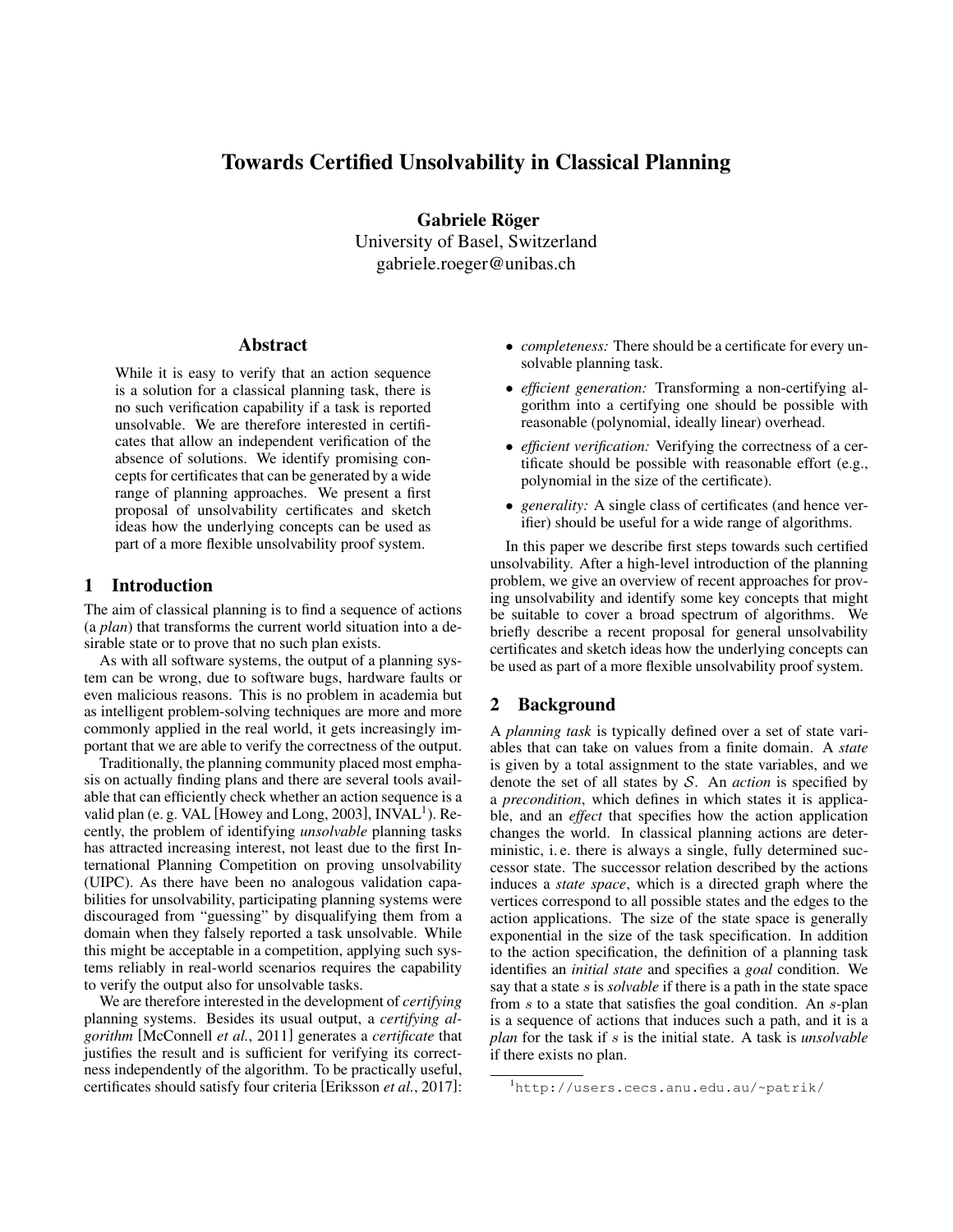# 3 Related Work in Planning

The predominant approach to classical planning is informed state-space search, where the search is guided by a heuristic function that estimates the cost to reach the goal from a given state. An estimate  $\infty$  for a state s from a *safe* heuristic indicates that s is a *dead end*, i. e. it is impossible to reach the goal from s. During the search, infinite heuristic estimates are used to prune the search space. If a complete search algorithm such as A<sup>∗</sup> or greedy best-first search exhausts the search space with a safe heuristic, then the task is unsolvable. This is also true for the extreme case, where the heuristic identifies the *initial* state of the task as a dead end.

Heuristic estimates are typically computed from a simplification of the planning task and most of the heuristics that are relevant for this work fall into one of the following classes:

*Abstraction heuristics* define an equivalence relation over the states and do not distinguish equivalent states. The induced *abstract state space* contains a state for each equivalence class and has the property that every solution in the original state space is also a solution in the abstract space, so that abstract goal distances are admissible heuristic estimates. In particular, if an abstract state is unsolvable then the corresponding original states are unsolvable. Typical representatives of abstraction heuristics are *PDB heuristics* [Edelkamp, 2001] or *merge-and-shrink heuristics* [Helmert *et al.*, 2014].

*Delete-relaxation heuristics* [Bonet and Geffner, 2001; Hoffmann and Nebel, 2001] ignore "negative" effects of actions. For example, moving a truck from  $A$  to  $B$  has the disadvantage that it is no longer at A. Delete relaxation ignores this, intuitively accumulating the values of state variables instead of switching between them. As a result, the truck in the example would not only be at  $B$  but also still at  $A$ , so we could transport a package from  $B$  to  $A$  by loading it at B and unloading it at A without another movement of the truck. *Partial delete-relaxation* approaches [Katz *et al.*, 2013; Domshlak *et al.*, 2015; Keyder *et al.*, 2014] allow a more finegrained selection of what deletes may be ignored.

*Critical-path heuristics* [Haslum and Geffner, 2000; Hoffmann and Fickert, 2015] are defined in terms of a set C of partial variable assignments. The heuristic computation approximates the cost of achieving action preconditions and the goal condition by the cost of achieving the most expensive element of C that is implied by the condition.

*Potential heuristics* [Pommerening *et al.*, 2015] assign a potential to each value of a state variable and simply sum up these potentials for the values in a state. The potentials are typically determined with linear programming.

These heuristics focus on computing good heuristic estimates, and the detection of dead ends is rather a side product of the computation. However, for proving unsolvability, the goal distances of solvable states are irrelevant. Hoffmann *et al.* [2014] thus introduced the concept of *unsolvability heuristics* as functions  $u : \mathcal{S} \to \{0, \infty\}$  where  $u(s) = \infty$  implies that s is a dead end and  $u(s) = 0$  means that we do not know.

Most approaches for detecting unsolvable planning tasks use an unsolvability heuristic that is based on an existing heuristic but optimized towards a specifically good deadend detection or faster computation. There are unsolvability heuristics based on PDBs [Bäckström *et al.*, 2013; Pommerening and Seipp, 2016; Seipp *et al.*, 2016; Torralba, 2016], merge-and-shrink abstractions [Hoffmann *et al.*, 2014; Torralba *et al.*, 2016], partial delete-relaxation [Gnad *et al.*, 2016a], critical paths [Steinmetz and Hoffmann, 2017b; Haslum, 2016] and potential heuristics [Seipp *et al.*, 2016]. While most of them are used for pruning within a search, some of the unsolvability approaches try to strengthen the heuristic computation until the initial state is detected as a dead end [Bäckström *et al.*, 2013; Hoffmann *et al.*, 2014; Torralba *et al.*, 2016; Haslum, 2016].

To avoid expensive heuristic computations, some approaches derive logical formulas with the property that if the formula is true under the variable assignment of a state then the state is a dead end. As this can be evaluated very quickly, such dead-end detectors can always be consulted before the more expensive heuristic evaluation. Such formulas can be computed in a preprocessing step [Lipovetzky *et al.*, 2016; Steinmetz and Hoffmann, 2017a] or be derived online during the search [Steinmetz and Hoffmann, 2017b; 2017a].

Many systems use irrelevance pruning, most notably the preprocessing technique by Alcázar and Torralba [2015] that alternates between a forward and backward analysis to derive formulas that recognize states that can never be part of a plan.

Besides heuristic-based methods, there are also searchbased approaches that explore a very different search space [Gnad *et al.*, 2016b] and satisfiability-based approaches using model checking [Korovin and Suda, 2016] or property directed reachability [Balyo and Suda, 2016].

Despite the large number of systems for detecting unsolvable planning tasks, there is only one that can certify its output [Steinmetz and Hoffmann, 2017b], and its certificate generation is limited to this specific approach.

# 4 Key Concepts

One challenge in defining general unsolvability certificates is to identify concepts that cover a wide range of the previously mentioned techniques. As the question whether a planning task is solvable is inherently a reachability question in a directed graph, *reachability*-based concepts look most promising for this endeavor. In the following we introduce two such concepts and briefly discuss representational issues.

### Inductive Sets and Dead States

An *inductive set* S is a set of states that is closed under action application, i.e. all action applications in a state in  $S$  lead to a state in S. Once entered, such a set cannot be left again, and if an inductive set does not contain a goal state of the task then all states in the inductive set are unsolvable.

Definition 1 (Eriksson *et al.*, 2017). *An* inductive certificate *for state* s *consists of a set* S *of states such that (1)* S *contains* s *(2)* S *contains no goal state and (3)* S *is inductive.*

Clearly, if there is an inductive certificate for a state then the state is unsolvable. Moreover, there is an inductive certificate for every unsolvable state (e. g. the set consisting of all states reachable from this state).

The definition of inductive sets stems from a forwardsearch perspective and there is a natural translation to re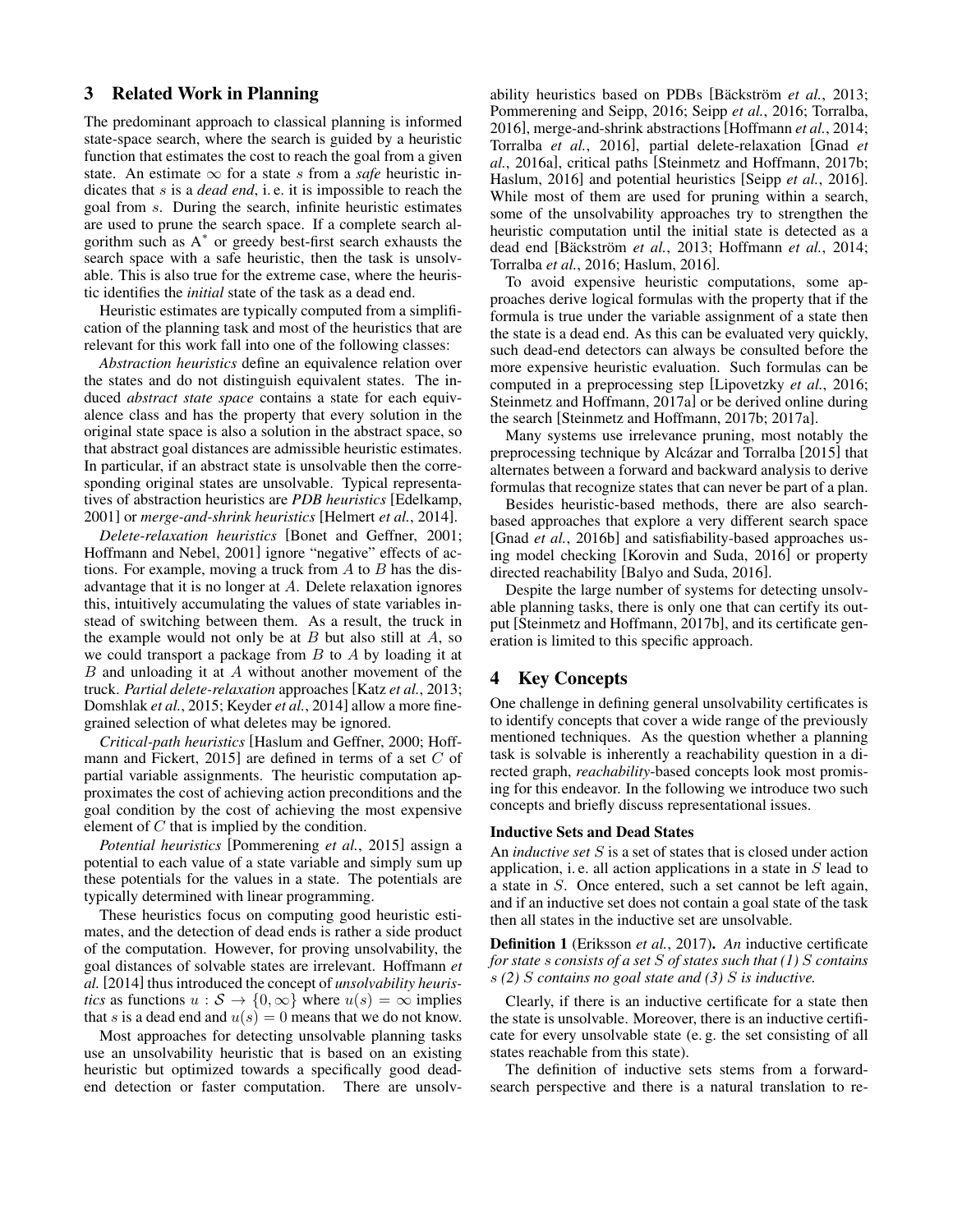gression search (backwards from the goal): A *backwardsinductive set* is a set of states S that cannot be entered from the outside, i. e. *no* action application in a state that is not in S leads to a state in S. If a backwards-inductive set contains *all* goal states but not state  $s$  then state  $s$  is unsolvable. This concept would also be sufficient to define a certificate for every unsolvable task (e. g. using the set of all solvable states).

While inductive sets consider reachability *from* a set, backwards-inductive sets capture reachability *of* a set. The notion of dead states allows combining both concepts relative to the initial state and the goal: a state is *dead* if it is not reachable from the initial state or if it is unsolvable. This simple generalizing property can be very helpful if we need to integrate information from different sources of information.

#### Sets of States as Logical Formulas

If we want to use sets of states as basis for unsolvability certificates, we cannot represent them explicitly because this would in most cases prohibit an efficient certificate generation. Instead, we represent sets of states by logical formulas over the state variables: a state is included in the set iff its variable assignment satisfies the formula. This is a common concept also underlying the specification of action preconditions, or for representing sets of states in a regression search. In the context of unsolvability, inductive sets described by a formula are also called *traps* [Lipovetzky *et al.*, 2016].

There are many formalism for representing formulas such as reduced ordered binary decision diagrams (BDDs) or 2- CNF formulas. As different formalisms support different operations efficiently, the choice of the formalisms is crucial for an efficient certificate generation and verification.

### 5 Unsolvability Certificates

Eriksson *et al.* [2017] proposed unsolvability certificates based on inductive sets. In the simplest case, such a certificate consists of a single set, given as a formula in some representation formalism. The proposal does not require a specific formalism but instead identifies sufficient conditions for an efficient certificate verification. The conditions are specified as sets of operations that must be possible in polynomial time, for example constructing the conjunction of two given formulas or deciding whether a formula logically implies a given clause. The results establish for three particularly interesting formalisms, namely BDDs, Horn formulas and 2-CNF formulas, that they all are suitable for this kind of certificate.

The core of the verification step is a formulation of the successor relation induced by the actions in propositional logic. Encoding action applications as logical formulas over two sets of state variables – one for the source and one for the successor state – is not new but is the core of planning as satisfiability [Kautz and Selman, 1992] or with symbolic search [Edelkamp and Helmert, 2001].

Even if an efficient verification is possible, constructing a certificate as a single monolithic set can be computationally challenging. Consider for example a set of BDDs, where each BDD represents an inductive set. The union of all these sets is again an inductive set but representing this set as a BDD can require exponential space in the size of the ingredient BDDs.

*Conjunctive* and *disjunctive* certificates mitigate these problems by "factorizing" the certificate into several component sets with the property that their intersection and union, respectively, form an inductive certificate. The criteria for an efficient verification of such certificates are slightly more complicated. The certificates can be parameterized with some number  $r$  that determines how many component sets must be considered at the same time. Then r-conjunctive certificates can be verified efficiently if the components are represented as BDDs, Horn formulas or 2-CNF formulas, where the latter two formalisms do not require the restriction on a fixed r. General *r*-disjunctive certificates can be verified efficiently when given as BDDs. In the special case  $r = 1$  also a representation as Horn formulas or 2-CNF formulas is suitable.

With these certificates, we can already transform a wide range of planning techniques into certifying algorithms.

The simplest case is blind explicit-state forward search, which must explore all states that are reachable from the initial state. If the task is unsolvable, this set is an inductive certificate that can be efficiently converted into a BDD.

Complete *heuristic search* algorithms such as A<sup>∗</sup> , IDA<sup>∗</sup> , or greedy best-first search exploit (unsolvability) heuristics to prune the search space. Consider the set  $S_{\text{exp}}$  of states expanded by the algorithm. Each successor state of a state in  $S_{\text{exp}}$  is either included in  $S_{\text{exp}}$  or it has been detected unsolvable by a heuristic. If the heuristics provide an inductive certificate for each such state, then the union of  $\{\{s\} \mid s \in S_{\text{exp}}\}\$ and all heuristic certificates is an inductive certificate, which can be efficiently expressed as a (1-)disjunctive certificate.

These certificates require heuristics that efficiently certify infinite heuristic estimates, which is possible for a large spectrum of common heuristics [Eriksson *et al.*, 2017].

For example, for the most common class of merge-andshrink abstractions (using *linear* merge strategies), the internal representation of the abstraction can be transformed into a BDD that serves as certificate for *all* states detected unsolvable by the heuristic. However, since the construction adopts the variable order used by the merge strategy, the variable order of the certificate BDD cannot be chosen arbitrarily.

For the  $h^m$  family of critical-path heuristics, it is possible to efficiently compute inductive Horn-formula certificates, which in the common case of  $m \leq 2$  are also inductive 2-SAT certificates. A compact representation as a single BDD is not possible but the individual clauses of the Horn certificate can be efficiently converted into BDD representation. The collection of all these BDDs forms a 1-conjunctive certificate.

While the proposed certificates already cover a wide range of planning algorithms, they do not allow an arbitrary combination of techniques. One reason is that all component sets of a conjunctive or disjunctive certificate must be given in the same representation formalism. For example, heuristic search with several merge-and-shrink heuristics that use different variable orderings is not expressible with the existing results. Moreover, some of the results require a specific form of the components. Consider for example heuristic search with a merge-and-shrink heuristic and  $h^2$  from the  $h^m$  heuristic family. The result for the merge-and-shrink heuristic implies a BDD representation but  $h^2$  can only provide *conjunctive* BDD certificates. These are not suitable for the disjunctive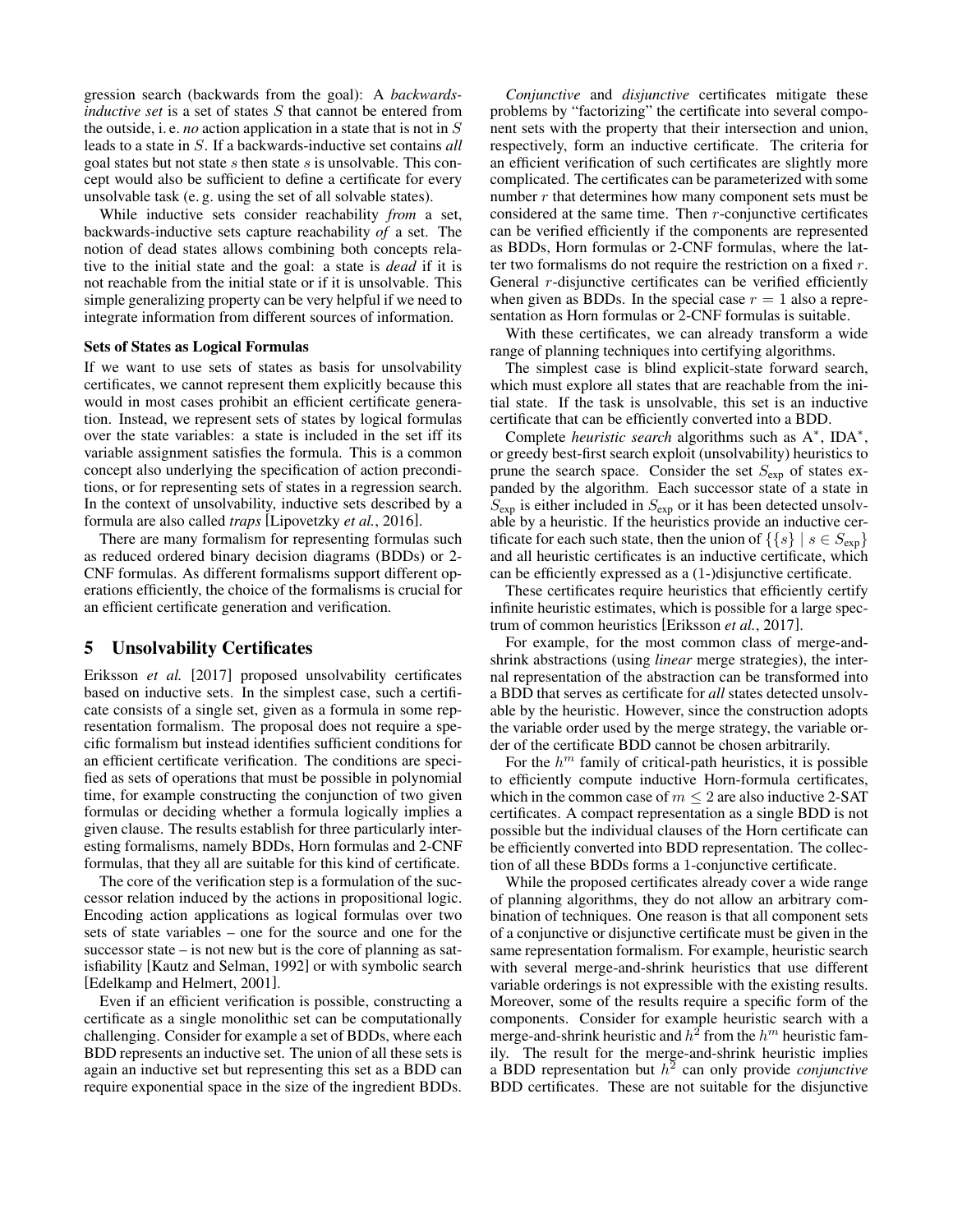

Figure 1: Explored part of the state space (Example 2)

certificate created by the search algorithm, which requires (non-conjunctive) inductive certificates from the heuristics.

# 6 Proof System

We suggest to use a more flexible proof system to overcome the limitations of the previously proposed unsolvability certificates. Such a system would not only allow to bridge the gap between different representation formalisms, but also would easily integrate the forward and backward reachability perspectives. This section presents a few ideas on work that is still very much in progress. We would like to give an impression how a proof system for unsolvable planning tasks could look like, but do not want to go into the formal details.

The core of the proof system will be a set of rules that we prove correct so that they can be applied without further justification in the proofs. For illustration, the following statements could occur as rules in a proof system:

- (a) If the initial state is dead then the task is unsolvable.
- (b) Every state in a dead set is dead.
- (c) An inductive set that contains no goal state is dead.
- (d) If every action application in a state  $s$  leads to a dead state then state s is dead.

The basis of each proof would be formed by a collection of statements that require verification. These can then be used as premises for rule applications. The basic statements must be separately verifiable. In the following we present two case studies to illustrate the overall concept.

### Example 1

The first example shows how inductive certificates could be covered, demonstrated for a merge-and-shrink BDD certificate B.

#### *Statements:*

- 1. BDD set  $B$  is inductive.
- 2. no goal state is included in BDD B.
- 3. the initial state is included in BDD B.

#### *Derivation:*

- 4. rule (c), (1), (2)  $\Rightarrow$  B is dead.
- 5. rule (b), (3), (4)  $\Rightarrow$  the initial state is dead.
- 6. rule (a),  $(5) \Rightarrow$  the task is unsolvable.

#### Example 2

The second example illustrates what a proof for heuristic search with a merge-and-shrink heuristic and the  $h^2$  heuristic could look like. Figure ?? depicts the explored part of the search space. The search expands states  $s_1, s_1$  and  $s_2$ . Heuristic  $h^2$  detects  $s_3$  as a dead end and the merge-andshrink heuristic detects states  $s_4$  and  $s_5$  as a dead end.

The creation of the proof would be distributed among the different components. In the following proof, heuristic  $h^2$  would add line (1)–(3) and (11)–(12), the merge-andshrink heuristic would add lines  $(5)-(7)$ ,  $(9)$ ,  $(13)-(15)$  and the search the remaining lines. Note that in the example the merge-and-shrink heuristic "knows" that the BDD  $B$  suffices for all its detected dead ends, so it reuses it for state  $s<sub>5</sub>$  without establishing again that  $B$  is dead.

### *Statements:*

- 1. Horn formula set  $H_{s_3}$  is inductive.
- 2. no goal state is included in Horn formula set  $H_{s_3}$ .
- 3.  $s_3$  is included in  $H_{s_3}$ .
- 4. all action applications in state  $s_I$  lead to  $s_1, s_2$  or  $s_3$ .
- 5. BDD set  $B$  is inductive.
- 6. no goal state is included in BDD B.
- 7.  $s_4$  is included in  $B$ .
- 8. all action applications in state  $s_1$  lead to  $s_2$ ,  $s_3$  or  $s_4$ .
- 9.  $s_5$  is included in B.
- 10. all action applications in state  $s_2$  lead to  $s_5$ .

#### *Derivation:*

- 11. rule (c), (1), (2)  $\Rightarrow$   $H_{s_3}$  is dead.
- 12. rule (b), (3), (11)  $\Rightarrow$   $s_3$  is dead.
- 13. rule (c), (1), (2)  $\Rightarrow$  B is dead.
- 14. rule (b), (7), (13)  $\Rightarrow s_4$  is dead.
- 15. rule (b), (9), (13)  $\Rightarrow$  s<sub>5</sub> is dead.
- 16. rule (d), (10), (15)  $\Rightarrow s_2$  is dead.
- 17. rule (d), (8), (16), (12), (14)  $\Rightarrow$   $s_1$  is dead.
- 18. rule (d), (4), (17), (16), (12)  $\Rightarrow$  s<sub>I</sub> is dead.
- 19. rule (a), (18)  $\Rightarrow$  the task is unsolvable.

Every line specifies not only the rule, but also states where its premises have been established. Alternatively, we could require that the premises are spelled out but no references are necessary. This would move some overhead from the certifying algorithm to the verifier.

The challenge in the definition of a proof system will be the identification of a suitable set of rules and possible statements (including the representation formalisms) that allows for an efficient generation and verification but also conforms to the requirement of a complete and general approach.

### 7 Conclusion

Unsolvability is a very active research topic in classical planning, and the special focus of the recent planning competition has stimulated the development of a number of systems for detecting unsolvable tasks. However, if these systems report an input task to be unsolvable, we cannot easily verify this result but have to believe that it has for example not been compromised by a bug. We are therefore interested in certifying planning systems that provide additional information, allowing an independent validation of the claim. Unsatisfiability certificates that are based on inductive sets can serve for this purpose for a wide range of planning approaches. Still, they have some limitations when it comes to arbitrary combinations of techniques. We therefore suggest to generalize them to a more flexible rule-based proof system.